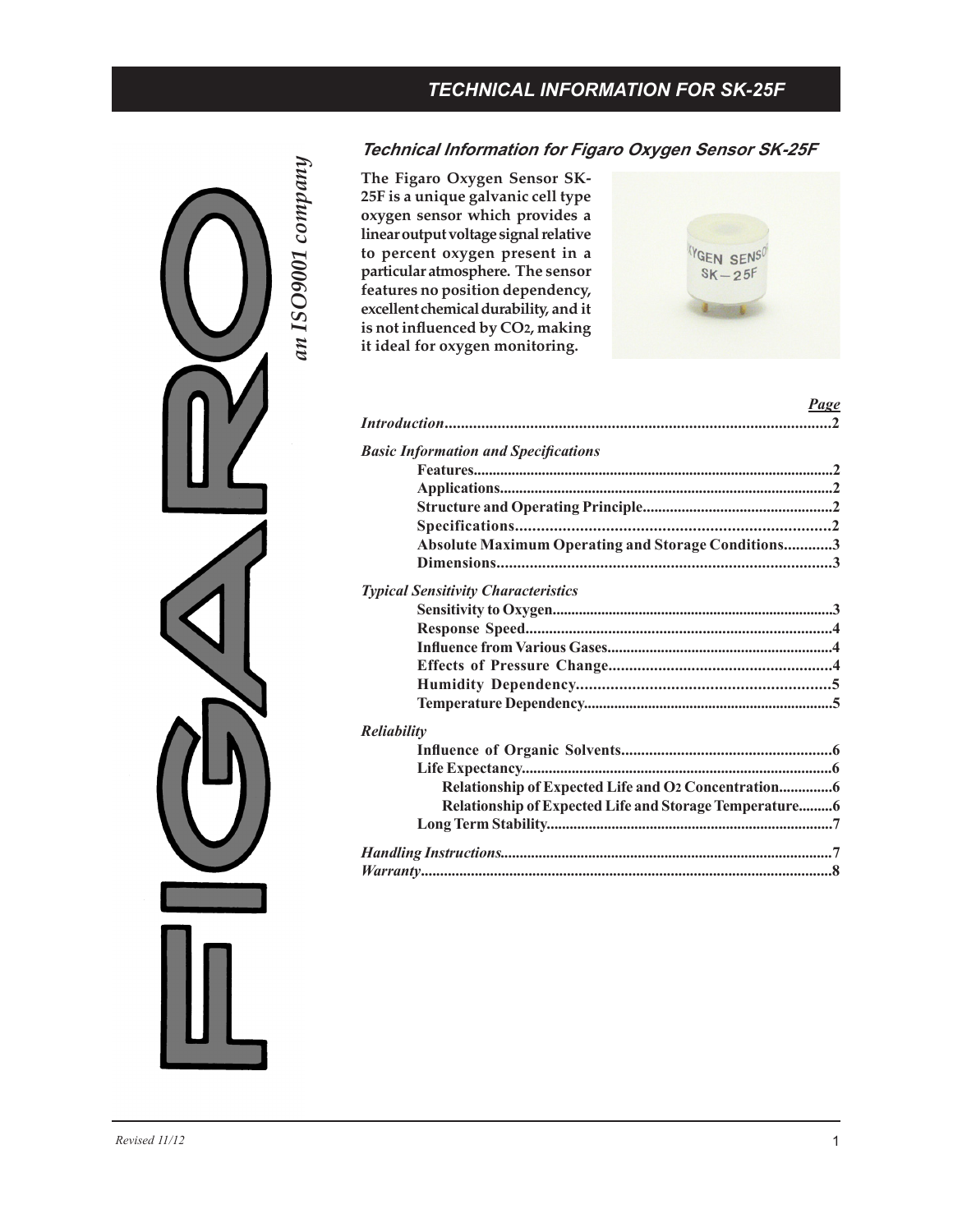# **1. Basic Information and Specifications**

# 1-1 *Features*

- \* Virtually no influence from CO2, CO, H2S, NO, H2
- \* Temperature compensation circuit included
- \* Good linearity
- \* No position dependency
- \* Stable output signal
- \* No external power supply required for sensor operation
- \* No warmup time is required

### 1-2 *Applications*

\* Safety - Air conditioners, oxygen detectors, fire detectors, fuel cell systems

- \* Measurement Oxygen monitors in flue gas
- \* Biotechnology Oxygen incubators, anaerobic cultivators
- \* Food industry Refrigeration, greenhouses

#### 1-3 *Structure and operating principle*

The SK-25F is a lead-oxygen battery which incorporates a lead anode, an oxygen cathode made of gold, and a weak acid electrolyte. Oxygen molecules enter the electrochemical cell through a non-porous fluorine resin membrane and are reduced at the gold electrode with the acid electrolyte. The current which flows between the electrodes is proportional to the oxygen concentration in the gas mixture being measured. The terminal voltages across the thermistor (for temperature compensation) and resistor are read as a signal, with the change in output voltages representing the change in oxygen concentration.

The following chemical reactions which take place in SK-25F:

|                 | Cathodic reaction: $O_2 + 4H^+ + 4e^- \rightarrow 2H_2O$     |
|-----------------|--------------------------------------------------------------|
|                 | Anodic reaction: $2Pb + 2H2O \rightarrow 2PbO + 4H^+ + 4e^-$ |
| Total reaction: | $Q_2 + 2Pb \rightarrow 2PbQ$                                 |

A small volume air bubble is contained inside the sensor body in order to compensate for internal influence from pressure changes. The sensor's electrolyte is primarily composed of acetic acid with a pH of approximately 6. The sensor's body is made of ABS resin.

### 1-4 *Specifications*

Table 1 shows the specifications of SK-25F.



Fig. 1 - Structure of SK-25F

| <b>Item</b>                                                 |                      | <b>Model</b>                   |
|-------------------------------------------------------------|----------------------|--------------------------------|
|                                                             |                      | $SK-25F$                       |
| Measurement range                                           |                      | $0\sim 30\%$ O <sub>2</sub>    |
| Accuracy (Note 1)                                           |                      | $\pm$ 1% full scale            |
| Operating<br>conditions                                     | Atmospheric pressure | $1013hPa \pm 20\%$             |
|                                                             | Temperature          | $-10^{\circ}$ ~50 $^{\circ}$ C |
|                                                             | Relative humidity    | 0~99%RH<br>(no condensation)   |
| Response time (90%) (Note 2)                                |                      | $\leq$ 15 seconds              |
| Initial output voltage under standard test<br>conditions    |                      | $5.5 - 8.5$ mV                 |
| Standard test<br>conditions                                 | Atmospheric pressure | $1013 \pm 5hPa$                |
|                                                             | Temperature          | $20^\circ \pm 1^\circ C$       |
|                                                             | Relative humidity    | $60\pm5\%$ RH                  |
| Life expectancy at $20^{\circ}$ C in normal air<br>(Note 3) |                      | approx. 3 years                |

#### **Notes**:

1) When calibrated at both 0% and 30% of O2, accuracy in the range from 0-30% O2 shall be within  $\pm 1$ % of full scale.

2) Sensors should be used under conditions where the air exchange is greater than 200~300ml/minute in order to obtain the response speed as specified in Table 1.

3) Life expectancy at 20˚C in normal air is defined as the period until sensor output drops to 60% of original value.

Table 1 - Specifications of SK-25F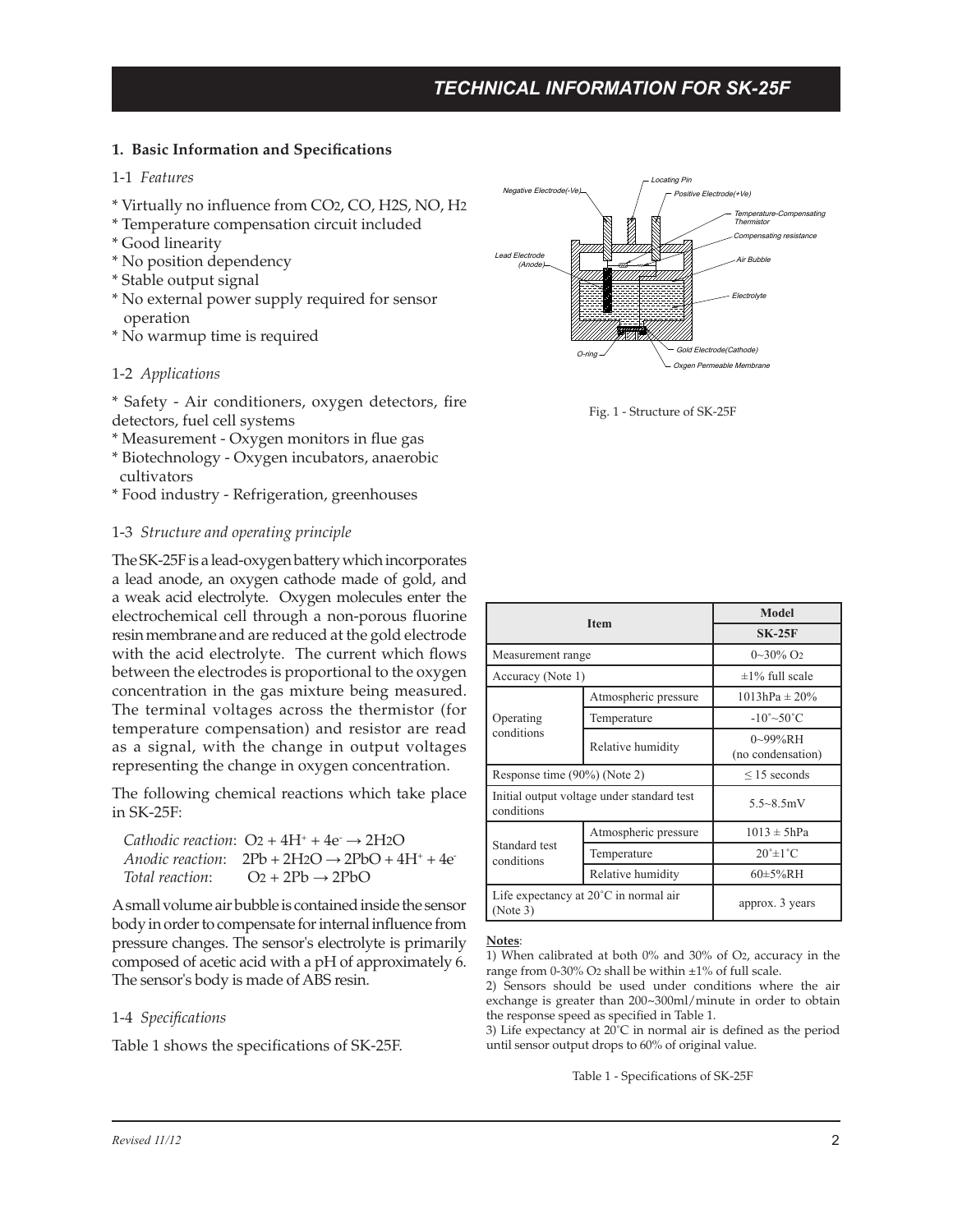# 1-5 *Absolute maximum operating and storage conditions*

The accumulated total duration of exposure to the absolute maximum conditions listed in Table 2 should be limited to no more than 24 hours.

### **Cautions:**

1) Beneath the lower pressure limit, sensor life may become shorter due to excessive evaporation of the liquid electrolyte.

2) At pressure in excess of the upper limit, sensor output may become unstable due to excessive air entering through the o-ring.

3) In the range -10~-20˚C, the electrolyte will freeze and the sensor will not function, but SK-25F would not be damaged by freezing of the electrolyte and will resume functioning after the electrolyte thaws to a liquid state. Below -20˚C, the sensor may be damaged by freezing of the electrolyte, resulting in possible leakage of the electrolyte.

4) At temperatures in excess of the upper limit, the sensor life may become shorter than the specification due to evaporation of the electrolyte.

5) If used for a long period in an extremely dry environment, sensor life may be shortened due to excessive evaporation of the liquid electrolyte.

| <b>Item</b>       | <b>Lower</b> limit       | <b>Upper limit</b>      |
|-------------------|--------------------------|-------------------------|
| Pressure          | $507hPA$ (Note 1)        | $1520hPA$ (Note 2)      |
| Temperature       | $-20^{\circ}$ C (Note 3) | $60^{\circ}$ C (Note 4) |
| Relative humidity | $0\%RH$ (Note 5)         | 100%RH                  |

Table 2 - Absolute maximum operating and storage conditions of SK-25F



If not specified, all tolerances are ±0.2 mm u/m: mm





Fig. 3 - SK-25F sensitivity characteristics

1-6 *Dimensions (see Fig. 2)*

### **2. Typical Sensitivity Characteristics**

### 2-1 *Sensitivity to oxygen*

Figure 3 shows the sensitivity characteristics of SK-25F. The Y-axis indicates the output voltage of the sensor.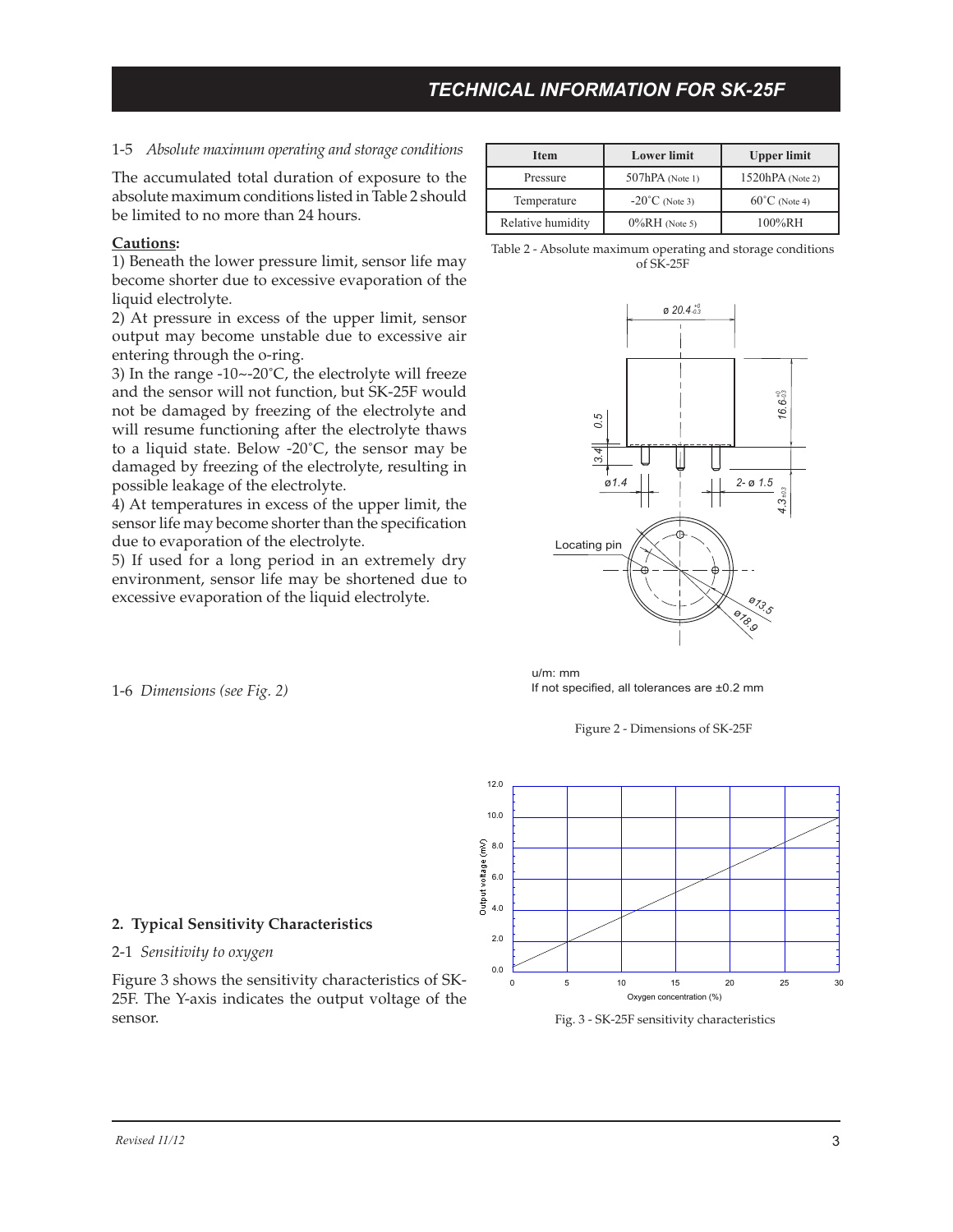### 2-2 *Response time*

Figure 4 demonstrates the response pattern of the sensor's output voltage. The Y-axis indicates the output voltage ratio(%) to saturated voltage. Typical response time to 90% of saturated response is 12 seconds for SK-25F.



Fig. 4 - Response speed of SK-25F to oxygen

# 2-3 *Influence of various gases*

The influence on SK-25F from various gases is shown in Table 3. The 'interference level' shown in the table indicates output change converted into oxygen gas concentration(%). For example, if 1% NO2 gas coexists in air at 20˚C/50%RH (20.7% oxygen), sensor output will be about 0.6% larger and the measured oxygen concentration will be 20.7+0.6=21.3%.

| Gas              | <b>Concentration</b> | <b>Interference Level</b> |
|------------------|----------------------|---------------------------|
| Carbon monoxide  | $400$ ppm/air        | no effect                 |
| Carbon dioxide   | 100%                 | no effect                 |
| Nitric monoxide  | $1\%/N_2$            | no effect                 |
| Nitrogen dioxide | $1\%/N_2$            | $0.6\%$ over output       |
| Sulfur dioxide   | $1\%/N_2$            | no effect                 |
| Hydrogen sulfide | $50$ ppm/ $N_2$      | no effect                 |
| Ammonia          | $1\%$ /air           | no effect                 |

Table 3 - Influence of various gases on SK-25F

#### 2-4 *Effects of pressure change*

The pressure dependency of SK-25F can be seen in Figure 5. In this range of atmospheric pressure, sensor output voltage maintains a linear relationship when compared with atmospheric pressure.

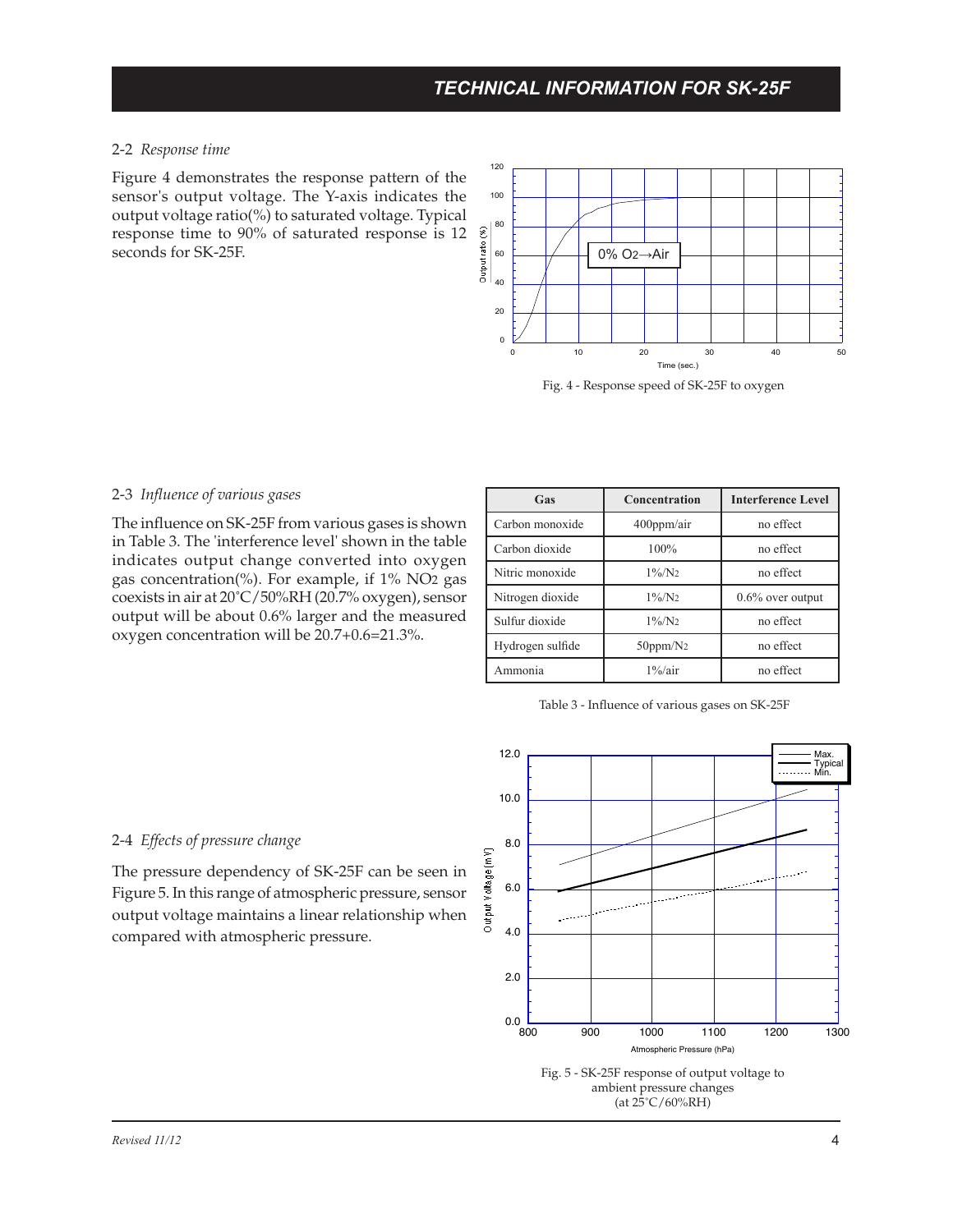### 2-5 *Humidity dependency*

Figure 6 displays an example of humidity dependency for SK-25F. The Y-axis shows ratio of sensor output voltage at various relative humidities to sensor output voltage at 60%RH. The sensor itself is not influenced by humidity. The phenomenon observed in Figure 6 is the result of the influence of humidity on O2 concentration in air, as indicated in Figure 7.







Fig. 7 - Effect of humidity on O2 concentration in air



of output voltage

### 2-6 *Temperature dependency*

The SK-25F has a built-in temperature compensation circuit which uses a thermistor that is mounted inside the sensor's body (*see Fig. 1*). The temperature dependency of SK-25F with this built-in compensation circuit is shown in Fig. 8.

SK-25F may show some transient characteristics if the ambient temperature changes very widely and quickly. This is caused by the difference in response speed to temperature changes between the sensor compartment and the built-in thermistor. A quick rise in ambient temperature temporarily makes output voltage low and vice versa for a quick fall in temperature. Such temporary drift disappears after the sensor's temperature reaches equilibrium with the ambient temperature. For avoiding this problem, the sensor should be protected from quick temperature changes (such as direct exposure to sunlight or wind) by some kind of enclosure.

In addition, temperature should be kept uniform throughout the sensor's structure in order to avoid improper compensation caused by differences in temperature between the sensing area and the thermistor location.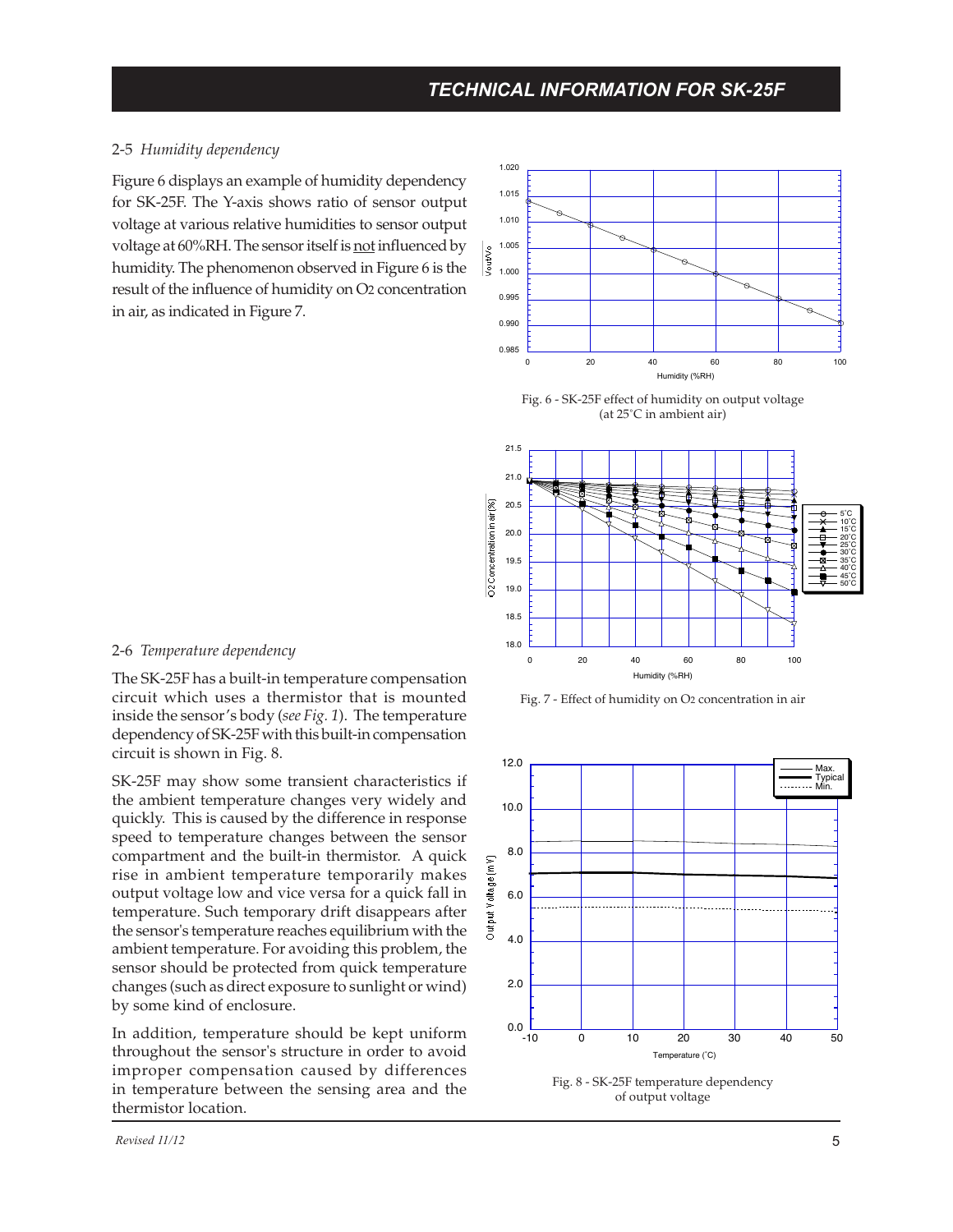# **3. Reliability**

### 3-1 *Influence of organic solvents*

Exposure to organic solvents such as toluene, benzene, xylene, acetone, methyl ethyl ketone, methyl chloride, kerosene, gasoline, naphtha and gas oil may cause the sensor's external housing (ABS resin) to degenerate and degrade, resulting in unstable output voltage. Condensation of such solvents on the sensor would cause adverse influence on output voltage and response speed. To reduce potential risk of exposure to these solvents, installation of a filter on the sensor is recommended.

### 3-2 *Life expectancy*

The life expectancy of SK-25F is expressed in %-hours as follows:

#### *[Oxygen Concentration (%)]* x *[Exposure Time (hours)]*

Accordingly, the life of SK-25F is approximately 540,000 %-hours. *The end of life for SK-25F is specified as the point at which output voltage is reduced to 60% from the initial output voltage of the sensor.* These facts indicate that the expected life time in ambient conditions (21% O2 at 20˚C) is 3 years for SK-25F.

a) *Relationship between expected life and O2 concentration* Figure 9a shows the relationship between life expectancy and O2 concentration for SK-25F. The Y-axis indicates the ratio of life expectancy in a given O2 concentration (L) to life expectancy at 20.7% O2 (Lo). The greater the O2 concentration, the shorter the life expectancy. The influence of atmospheric pressure on life expectancy is estimated based on the O2 concentration in a given atmospheric pressure.

b) *Relationship between expected life and storage temperature* Figure 9b shows the relationship between life expectancy and ambient temperature. The Y-axis indicates the ratio of life expectancy at a given temperature (L) compared to life expectancy at 20˚C (Lo). A correlation exists between the sensor's life time and its storage temperature—the life time becomes shorter as the storage temperature increases.







Fig. 9b - Relationship of life expectancy vs. ambient temperature ( $Lo = life$  at  $20^{\circ}C$ )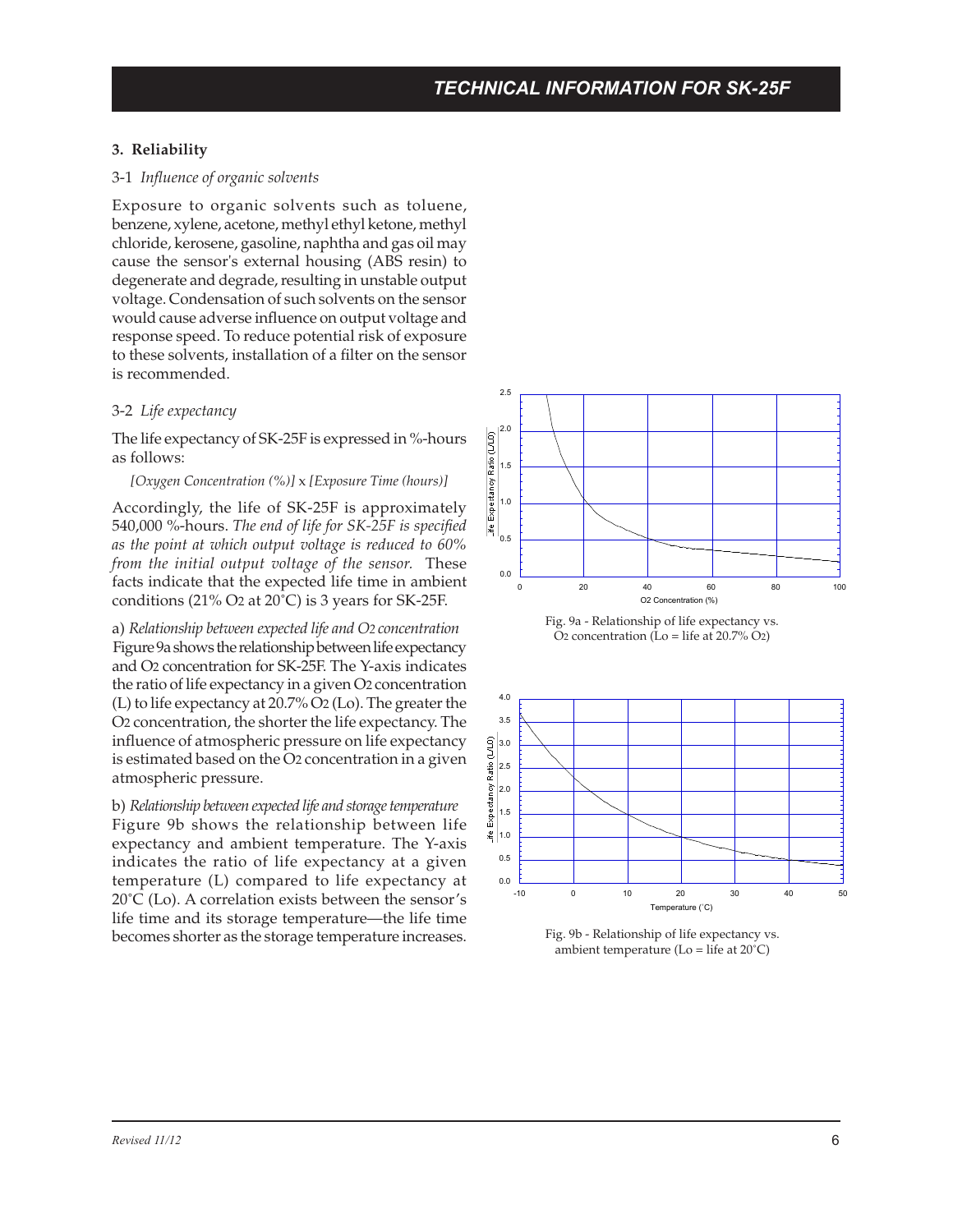# 3-3 *Long term stability*

When used in normal indoor air at uncontrolled ambient temperatures without any incidence of improper use, SK-25F shows good long term characteristics as illustrated in Fig.10.

*Please note that there are various factors which may influence the life time of SK-25F in actual use and that their life span can be variable.*

### **4. Handling Instructions**

### 4-1 *Required oxygen amount*

SK-25F consumes a small amount of oxygen during the detection process. It is recommended that these sensors be used under conditions where the air exchange is greater than 2ml per minute to offset the sensor's oxygen consumption. Please note that sensors should be used under conditions where the air exchange is greater than 200ml per minute in order to obtain response speed specified in Table 1.

# 4-2 *Mechanical strength against shock and vibration*

Since mechanical shock and vibration may potentially influence the sensitivity characteristics of the sensor, these factors should be avoided in actual usage. Temporary changes/instability in the sensor's output signal may result due to these factors, but the signal may recover to its original state after the sensor is kept motionless in natural air/room temperature for between several hours to several days. If the mechanical shock or vibration is great, an irreversible change in the output signal may occur due to structural damage within the sensor. Shock absorbing measures should be used to protect the sensor during transportation or when used for applications in which shock/vibration is likely to occur.

### 4-3 *Low O2 concentration detection*

When less than 1% O<sub>2</sub> is measured, offset voltage (which appears at close to 0% of O2) should be taken into consideration when calculating O2 concentration. For details, please refer to the document *Application Notes on Offset Voltage and Low Concentration Measurement*.

### 4-4 *Storage conditions*

To prolong the life expectancy of SK-25F, storage at low temperature (in a refrigerator) and at low oxygen concentration is recommended. *Care should also be* 



Fig. 10 - SK-25F long term stability

*taken to ensure that the lead pins are not connected or shorted during storage as this may cause slow response to oxygen*.

If the sensor is stored in a  $0\%$  O<sub>2</sub> environment for an extended period of time, the sensor's offset voltage (*see Sec. 4-3*) becomes lower and response speed to O2 will become slower. In this case, the sensor will be able to recover to normal response speed after exposure to a normal environment for a period of 24 hours.

At -10~-20°C, the electrolyte will freeze and the sensor will not function, but SK-25F would not be damaged by freezing of the electrolyte in this range and will resume functioning after the electrolyte thaws to a liquid state. Below -20˚C, the sensor may be damaged by freezing of the electrolyte, resulting in possible leakage of the electrolyte.

At temperatures hgher than  $60^{\circ}$ C, the sensor life may become shorter than the specification due to evaporation of the electrolyte.

# 4-5 *Influence of condensation*

Measures should be taken to prevent condensation on the sensor because the output signal will degrade and response speed will decrease, causing inaccurate measurement. However, once condensation dissipates, sensor characteristics will recover to their original state.

### 4-6 *Recommended input impedance*

The sensor must be connected to equipment which has an input impedance of 1000kΩ or greater. If not, proper temperature compensation would not be possible.